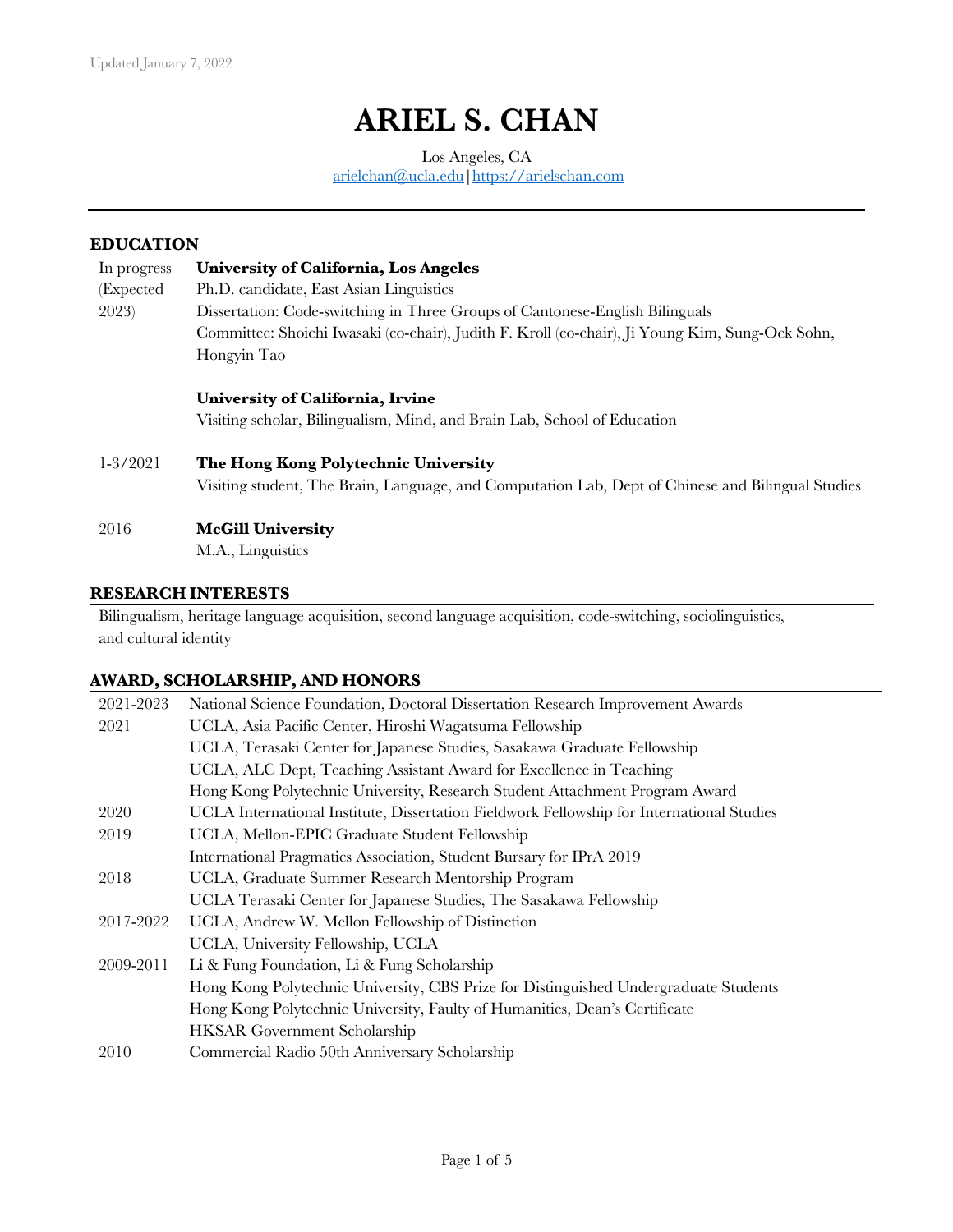## **PUBLICATIONS**

- To appear **Ariel Chan**. The use of animal classifiers as a stance negotiation strategy in Cantonese interactional discourse. *Text and Talk*.
- In prep **Ariel Chan**, Andrew Cheng, Judith Kroll, and Gregory Scontras. Toward a new framework for understanding variation in heritage bilinguals.
- 2018 Yap, Foong Ha, **Ariel Shuk-ling Chan** and Brian Lap-ming Wai. Constructing political identities through characterization metaphor, humor and sarcasm: An analysis of the 2012 Legislative Council Election debates in Hong Kong. In *Not Just a Laughing Matter: Interdisciplinary Approaches to Political Humor in China* (pp. 147-167), edited by Sharon R. Wesoky and King-fai Tam. Singapore: Springer.
- 2015 **Ariel Shuk-ling Chan** and Foong Ha Yap. "Please continue to be an anime lover": The use of defamation metaphors in Hong Kong electoral discourse. *Journal of Pragmatics*, 87, 31-53.

#### **PRESENTATIONS**

2021 **Ariel Chan**, Shoichi Iwasaki, Judith Kroll. Bilingualism in Different Forms: How Cultural Identity and Cognitive Control Shape Code-switching Preferences. Psychonomic Society 62nd Annual Meeting, November 4-7.

> **Ariel Chan.** Code-switching and social identity negotiation in Cantonese-English bilinguals, 17<sup>th</sup> Conference of International Pragmatics Association, June 27- July 2.

> Ariel Chan, Andrew Cheng, Judith Kroll, and Gregory Scontras. Toward a new framework for understanding variation in heritage bilinguals, 13<sup>th</sup> Heritage Language Virtual Research Institute, June 7, online. (Poster)

> **Ariel Chan**. Code-switching, cultural identity, and cognitive control in Cantonese-English bilinguals.  $4<sup>th</sup>$ California Meeting on Psycholinguistics. May 22-23.

- 2020 **Ariel Chan.** Code-switched Words Recognition by Cantonese-English Bilinguals. *Bilingual Matters Research Symposium*, Sept 22, online. (Poster)
- 2019 **Ariel Chan**. "I will beat you up, you *tiu4* rascal": The Use of Non-Human Classifiers as Derogatory Attitudinal Markers in Cantonese. *16th Conference of International Pragmatics Association*, June 9-14, Hong Kong Polytechnic University, Hong Kong.
- 2018 Foong Ha Yap, Steven Ming-chiu Wong and **Ariel Shuk-ling Chan**. A Perceptual Study on the Use of Elaborated Visual Metaphors in Identity Negotiation in Electoral Discourse. *The 24th Annual Conference on Language, Interaction, and Culture*, April 5-7, UCLA, United States. (Poster)

Ariel Chan. 'He can make himself look more young': the use of comparative constructions of Cantonese heritage speakers in the Greater Toronto Area. *The 3rd International Conference on Heritage/Community Languages*, Feb 16-17, UCLA, United States.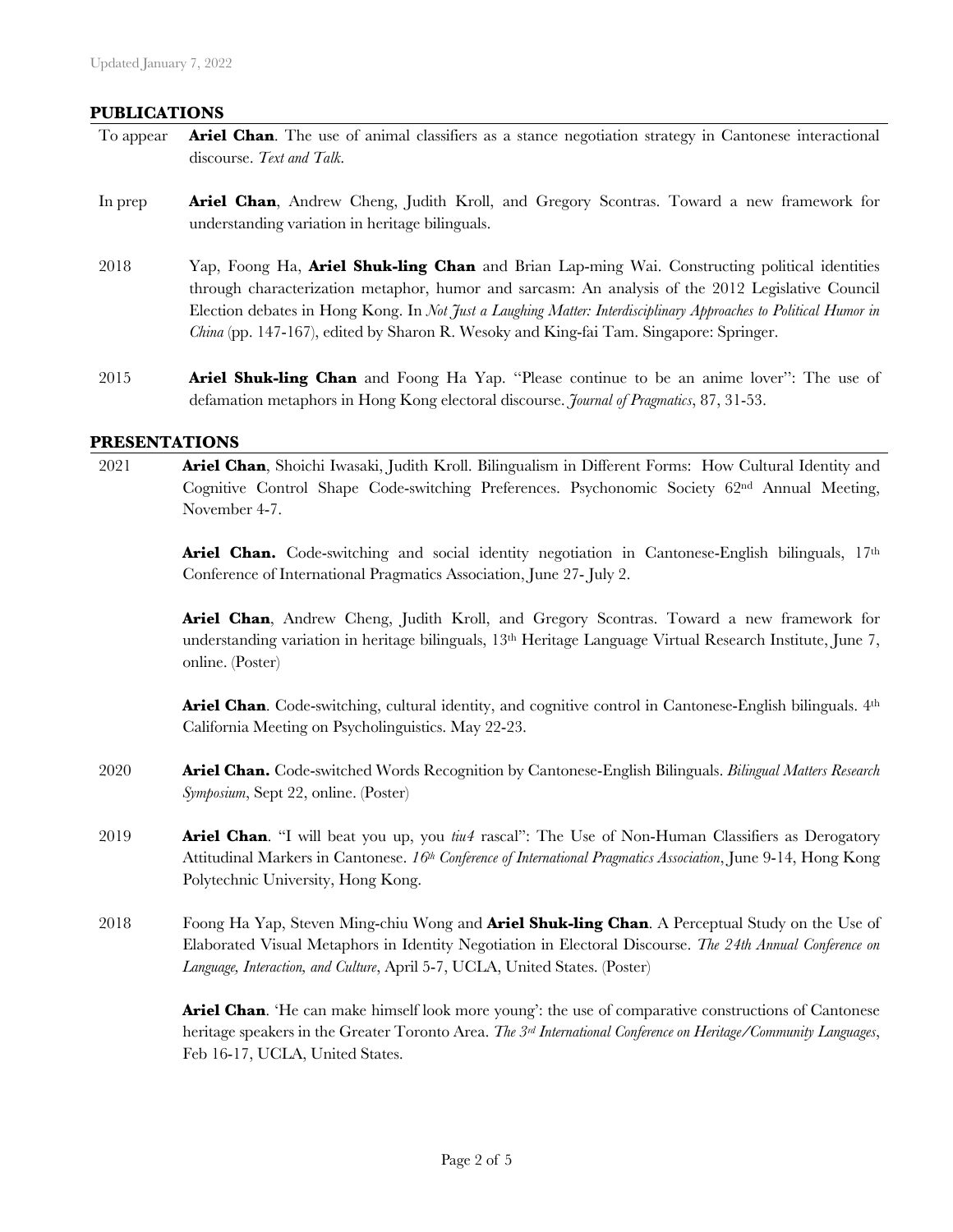- 2016 Foong Ha Yap, Steven Ming-chiu Wong, Brian Lap-ming Wai and **Ariel Shuk-ling Chan**. Visual Metaphors and the Construction of Political Identities: An Analysis of the 2012 Hong Kong Legislative Council Election. *RaAM-11*, July 1-4, Free University of Berlin, Berlin, Germany.
- 2015 Samuel Lo, Junrui Wu, Qianling Wang, **Ariel Chan** and Naomi Nagy. Toronto Cantonese heritage speakers' use of classifiers. *APLA-39*, Nov 6-7, Memorial University of Newfoundland, St John's, Canada.

**Ariel Shuk-ling Chan** and Naomi Nagy. 2015. Toronto Cantonese heritage speakers' use of sortal classifiers. *The Fifteenth Workshop on Cantonese: Cantonese Classifiers (WOC-15),* April 11*,* University of Hong Kong, Hong Kong.

- 2014 Foong Ha Yap and **Ariel Shuk-ling Chan**. Visual Metaphors and the Construction of Political Identities: An Analysis of the 2012 Hong Kong Legislative Council Election. *7th International Conference on Multimodality* (7-ICOM)*,* June 11-13, Hong Kong Polytechnic University, Hong Kong.
- 2013 **Ariel Shuk-ling Chan** and Foong Ha Yap. 2013. 'Ladders for climbing up or jumping off?' On the interpretation of metaphors in political discourse in Hong Kong". *Free Linguistics Conference (FLC-2013)*, September 27-28, Hong Kong Polytechnic University, Hong Kong.

Foong Ha Yap, **Ariel Chan**, Brian Wai and Winnie Chor. How political leaders construct common ground in electoral discourses in Hong Kong. *13th Conference of International Pragmatics Association*, September 8-13, India Habitat Centre, New Delhi, India.

**Ariel Shuk-ling Chan**. The emergence of zeonhang as a progressive marker in Hong Kong written Chinese - and its typological comparison with Dutch aan het-construction. *The Association for Linguistic Typology – 10th Biennial Conference*, August 15-18, Max Plank Institute for Evolutionary Anthropology, Leipzig, Germany. (Poster)

**Ariel Shuk-ling Chan**, Tak-sum Wong and Foong Ha Yap. On the development of benefactive *lai* in Cantonese: Implications for the relationship between benefactive and purposive uses of directional verbs. *The Association for Linguistic Typology – 10th Biennial Conference*, August 15-18, Max Plank Institute for Evolutionary Anthropology, Leipzig, Germany. (Poster)

**Ariel Shuk-ling Chan** and Foong Ha Yap. "Please continue to be an anime lover": How political identities are constructed or damaged through the deployment of characterization metaphor and humor in Hong Kong political discourse. *The 21st Annual Conference of International Association of Chinese Linguistics*, June 7- 9, National Taiwan Normal University, Taipei, Taiwan.

Foong Ha Yap, **Ariel Shuk-ling Chan** and Tak-sum Wong. On the grammaticalization of stative verbs into continuative markers: the case of *asyik* 'desire' in Malay and *gwaazyu* 'keep thinking about' in Cantonese. *The 23rd Annual Meeting of the Southeast Asian Linguistics Society,* May 29-31, Chulalongkorn University, Bangkok, Thailand.

2012 **Ariel Shuk-ling Chan**. Grammaticalization of a New Aspect Marker in Hong Kong Written Chinese. *The Annual Research Forum for The Linguistic Society of Hong Kong, December 1, The Hong Kong Institute of* Education, Hong Kong.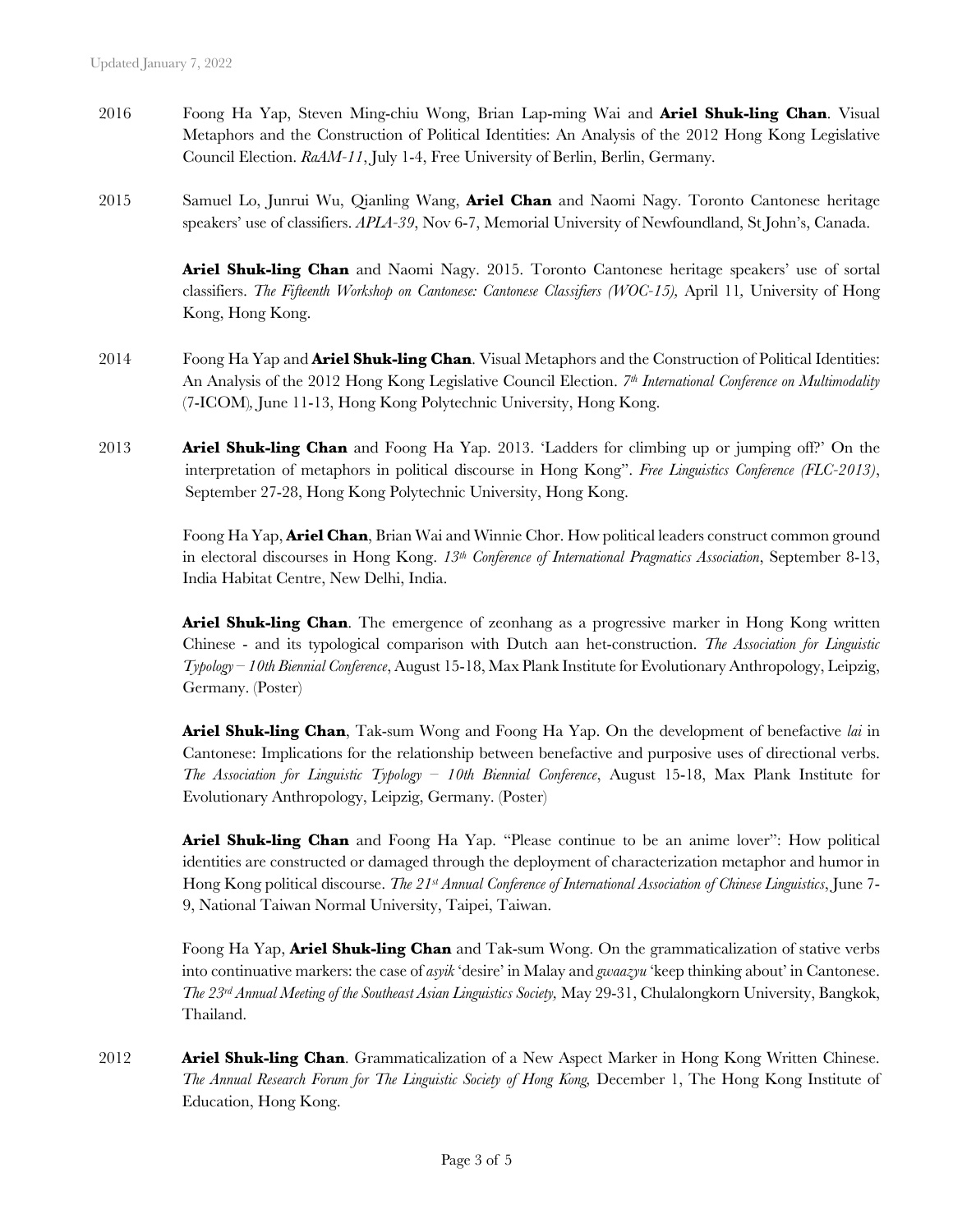**Ariel Shuk-ling Chan** and Foong Ha Yap. Metaphors and Conceptual Blends in Hong Kong Political Discourse. *The Annual Research Forum for The Linguistic Society of Hong Kong*, December 1, The Hong Kong Institute of Education, Hong Kong.

#### **INVITED TALKS**

- 2021 **Ariel Chan**. Bilingualism in different forms: What does cultural identity tell us about code-switching preferences and cognitive control? November 16, Language Science Colloquium, University of California, Irvine.
- 2014 Foong Ha Yap and **Ariel Shuk-ling Chan**. Blended Metaphors and the Construction of Political Identities in Hong Kong Electoral Discourse. March 11, Nanyang Technological University, Singapore.

#### **RESEARCH EXPERIENCE**

| $6/2014 - 9/2016$ | <b>Hong Kong Polytechnic University</b>                                            |
|-------------------|------------------------------------------------------------------------------------|
|                   | Research Assistant/Research Associate, Department of Chinese and Bilingual Studies |
|                   | Supervisor: Dr. Angel Chan                                                         |
| $3/12 - 8/15$     | <b>Hong Kong Polytechnic University</b>                                            |
|                   | Research Assistant, Department of English                                          |
|                   | Supervisor: Dr. Foong Ha Yap                                                       |
| $9/11 - 3/12$     | The University of Hong Kong                                                        |
|                   | Research assistant, Faculty of Education                                           |
|                   | Supervisor: Dr. Samuel Chu                                                         |

#### **TEACHING EXPERIENCE**

| As instructor     |                                                |  |  |  |
|-------------------|------------------------------------------------|--|--|--|
| 2020, 2021 Summer | Languages and Cultures of Asia (ASIAN30), UCLA |  |  |  |

#### **As Teaching Assistant/Associate/Fellow**

| 2019, 2020, 2021 Fall | Languages and Cultures of Asia (ASIAN30), UCLA, with Dr. Shoichi Iwasaki             |
|-----------------------|--------------------------------------------------------------------------------------|
| 2020 Spring,          | Elementary Modern Chinese (CHIN2/3), UCLA, with Dr. Liancheng Chief                  |
| 2021 Winter & Spring  |                                                                                      |
| 2020 Winter           | Methods in Asian Linguistics (Asian100), UCLA, with Dr. Hongyin Tao                  |
| 2018 Fall,            | Introduction to Study of Language (LING1), UCLA,                                     |
| 2019 Spring & Summer  | with Dr. Dominique Sportiche (Fall), Dr. Harold Torrence (Spring & Summer)           |
| 2019 Winter           | Bilingualism and Second Language Acquisition (LING C140),<br>with Dr. Victoria Mateu |
| 2013 Semester 2       | Exploring Language in Social Life (ENGL2B03),                                        |
|                       | Hong Kong Polytechnic University, with Dr. Foong Ha Yap                              |

#### **MENTORING EXPERIENCE**

2021 Summer Graduate mentor, National Science Foundation – Partnerships for International Research and Education, Mentee: Christine Wong, Project: Code-Switching and Identity in Cantonese-English Bilinguals from the United States